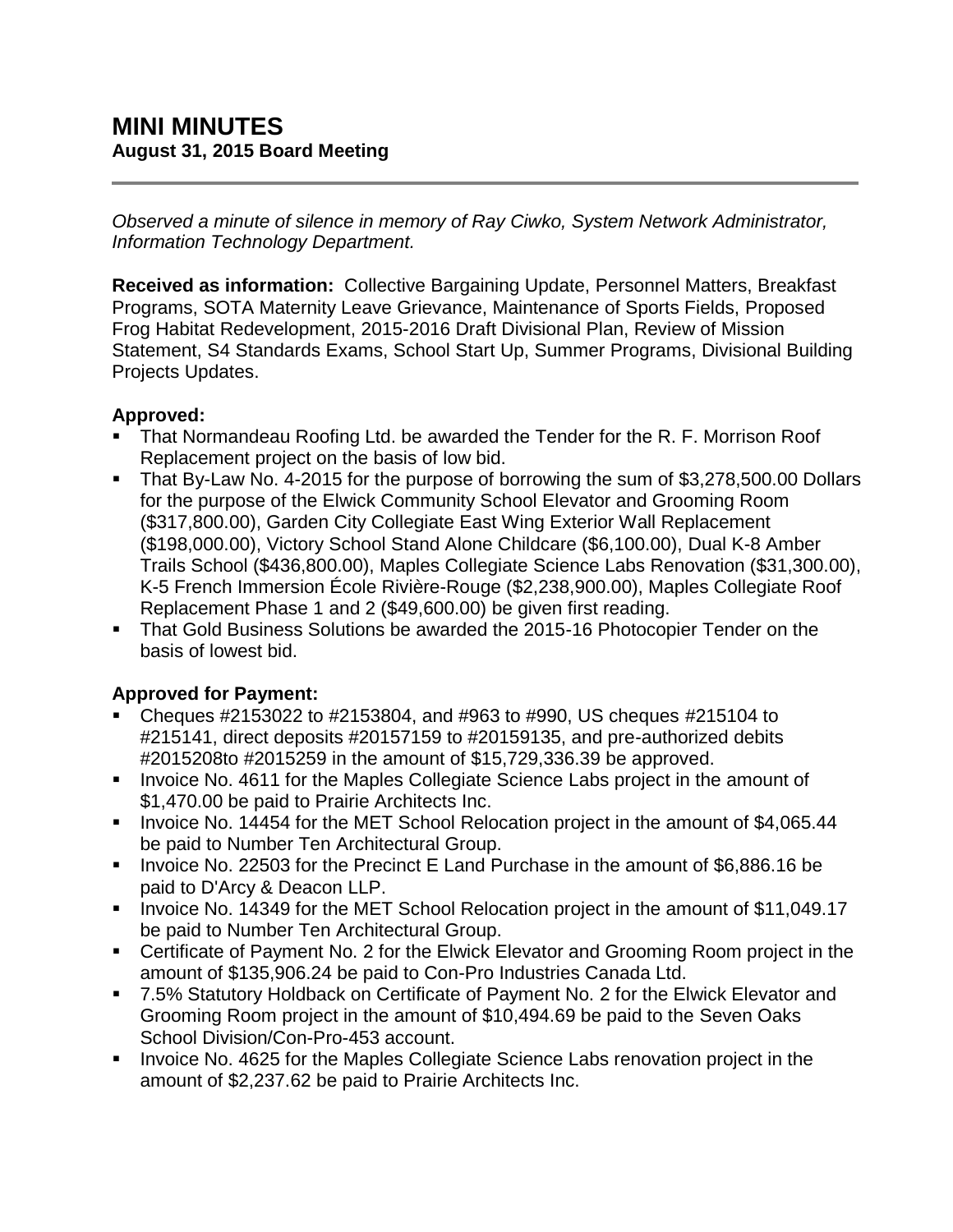- **Invoice No. 4624 for the Maples Collegiate Science Labs renovation project in the** amount of \$16,470.96 be paid to Prairie Architects Inc.
- Certificate of Payment No. 3 for the École Rivière-Rouge project in the amount of \$776,576.86 be paid to Parkwest Projects Ltd.
- 7.5% Statutory Holdback on Certificate of Payment No. 3 for the École Rivière-Rouge project in the amount of \$59,967.32 be paid to the Seven Oaks School Division/Parkwest Projects account.
- Invoice No. 1139 for the new Amber Trails School project in the amount of \$6,480.55 be paid to AHS Testing and Balancing.
- Invoice No. 1140 for the Amber Trails School project in the amount of \$2,325.00 be paid to AHS Testing and Balancing.
- **Invoice No. 4626 for the Maples Collegiate Elevator upgrade project in the amount of** \$2,255.40 be paid to Prairie Architects Inc.
- **Invoice No. 199813 for the Garden City Collegiate East Wall/Roof replacement project** in the amount of \$420.00 be paid to Architectural Testing Inc.
- Certificate of Payment No. 2 for the new École Rivière-Rouge project in the amount of \$914,367.64 be paid to Parkwest Projects Ltd.
- 7.5% Statutory Holdback on Certificate of Payment No. 2 for the new École Rivière-Rouge project in the amount of \$70,607.54 be paid to the Seven Oaks School Division/Parkwest Projects account.
- Invoice No. 14574 for the MET School Relocation project in the amount of \$3,909.56 be paid to Number Ten Architectural Group.
- **Invoice No. 14538 for the Garden City Collegiate Skill Build addition project in the** amount of \$7,023.89 be paid to Number Ten Architectural Group.
- Invoice No. 14577 for the Edmund Partridge Elevator and Grooming Room project in the amount of \$4,306.22 be paid to Number Ten Architectural Group.
- **IDED** Invoice No. 14575 for the Elwick Elevator and Grooming Room project in the amount of \$4,072.26 be paid to Number Ten Architectural Group.
- **Invoice No. 14348 for the Elwick Elevator and Grooming Room project in the amount of** \$6,787.10 be paid to Number Ten Architectural Group.
- **IDED** Invoice No. 14428 for the Elwick Elevator and Grooming Room project in the amount of \$2,714.84 be paid to Number Ten Architectural Group.
- Invoice No. 4593 for the new École Rivière-Rouge project in the amount of \$19,145.11 be paid to Prairie Architects Inc.
- Certificate of Payment No. 9 for the MET School Relocation project in the amount of \$28,283.35 be paid to Gardon Construction Ltd.
- 7.5% Statutory Holdback on Certificate of Payment No. 9 for the MET School Relocation project in the amount of \$2,184.05 be paid to the Seven Oaks School Division/Gardon-456 account.
- **Invoice No. 32588 for the Maples Collegiate Roof Replacement Phase I project in the** amount of \$21,407.58 be paid to Oakwood Roofing and Sheet Metal.
- 7.5% Statutory Holdback on Invoice No. 32588 for the Maples Collegiate Roof Replacement Phase I project be paid to the Seven Oaks School Division/ Oakwood Roof-442 account.
- Invoice No. 10199 for the Maples Collegiate Roof Replacement Phase II project in the amount of \$1,470.00 be paid to Agassiz Consulting Group Ltd.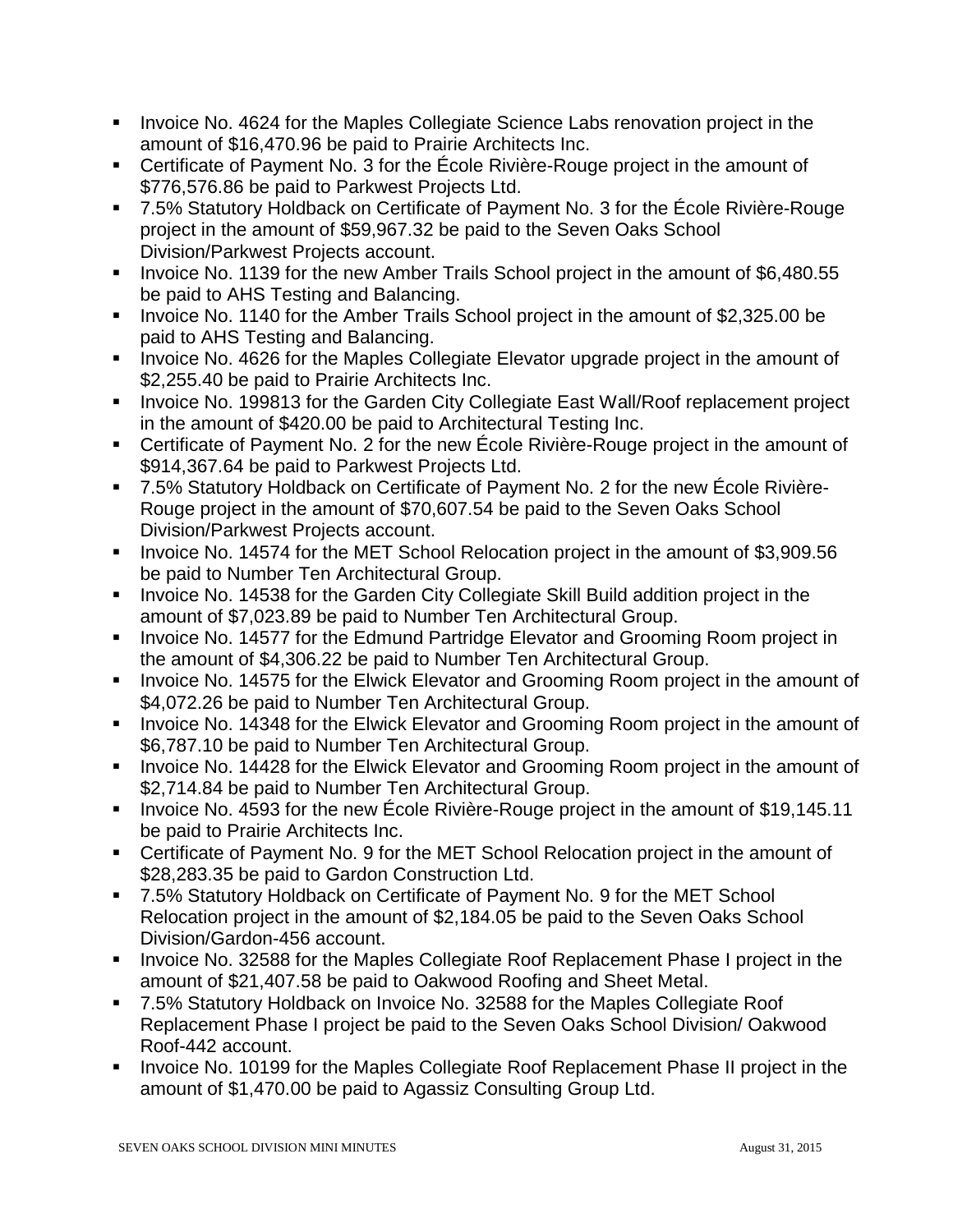- Certificate of Payment No. 1 for the Maples Collegiate Science Lab upgrade project in the amount of \$34,155.70 be paid to Marrbeck Construction Ltd.
- 7.5% Statutory Holdback on Certificate of Payment No. 1 for the Maples Collegiate Science Labs upgrade project in the amount of \$2,637.51 be paid to the Seven Oaks School Division/Marrbeck account.
- **Invoice No. W-2015-108 for the École Rivière-Rouge project in the amount of** \$1,102.50 be paid to M. Block & Associates Ltd.
- Certificate of Payment No. 4 for the École Rivière-Rouge project in the amount of \$1,304,089.13 be paid to Parkwest Projects Ltd.
- 7.5% Statutory Holdback on Certificate of Payment No. 4 for the École Rivière-Rouge project in the amount of \$100,701.86 be paid to the Seven Oaks School Division/Parkwest Projects account.
- Invoice No. 4622 for the Ecole Rivière-Rouge project in the amount of \$13,857.54 be paid to Prairie Architects Inc.
- Certificate of Payment No. 22R1 for the Amber Trails School project in the amount of \$46,765.46 be paid to Bockstael Construction Ltd.
- 7.5% Statutory Holdback on Certificate of Payment No. 22R1 for the Amber Trails School project in the amount of \$3,611.24 be paid to the Seven Oaks School Division/Bockstael account.
- Certificate of Payment No. 3 for the Elwick Elevator and Grooming Room project in the amount of \$215,310.39 be paid to Con-Pro Industries Canada Ltd.
- 7.5% Statutory Holdback on Certificate of Payment No. 3 for the Elwick Elevator and Grooming Room project in the amount of \$16,626.28 be paid to the Seven Oaks School Division/Con-Pro-453 account.
- Invoice No. 15042-1 for the École Rivière-Rouge Frog Habitat project in the amount of \$1,496.25 be paid to HTFC Planning and Design.

# **Conference Reports:**

- Amber Fernie, Teacher, Edmund Partridge School. Florida Educational Technology Conference, January 20 to 23, 2015 - Orlando, Florida.
- Andriana Tarasiuk, Teacher, R.F. Morrison School. National Council of Teachers of Mathematics Regional Conference and Exposition, April 15 to 18, 2015 - Boston, Massachusetts.
- Craig Gawryluk, Teacher, Belmont School. PHE Canada Conference, May 1 to 2, 2015 Banff, Alberta.
- Cara Kolt, Teacher, Edmund Partridge School. Learning and the Brain Conference, February 12 to 14, 2015 - San Francisco, California.
- Colleen Loewen, Teacher, James Nisbet School. Florida Educational Technology Conference, January 20 to 23, 2015 - Orlando, Florida.
- Cory Ruppenthal, Teacher, ÉSOMS. 2015 Hawaii International Conference on Education: A Researchers Paradise, January 5 to 8, 2015 - Honolulu, Hawaii.
- Chris Wigglesworth, Teacher, Riverbend School. NCTE Conference, November 20 to 23, 2014 - Washington, D.C.
- **Donna Borkowski, Teacher, Edmund Partridge School. Learning and the Brain** Conference, May 7 to 9, 2015 - New York, New York.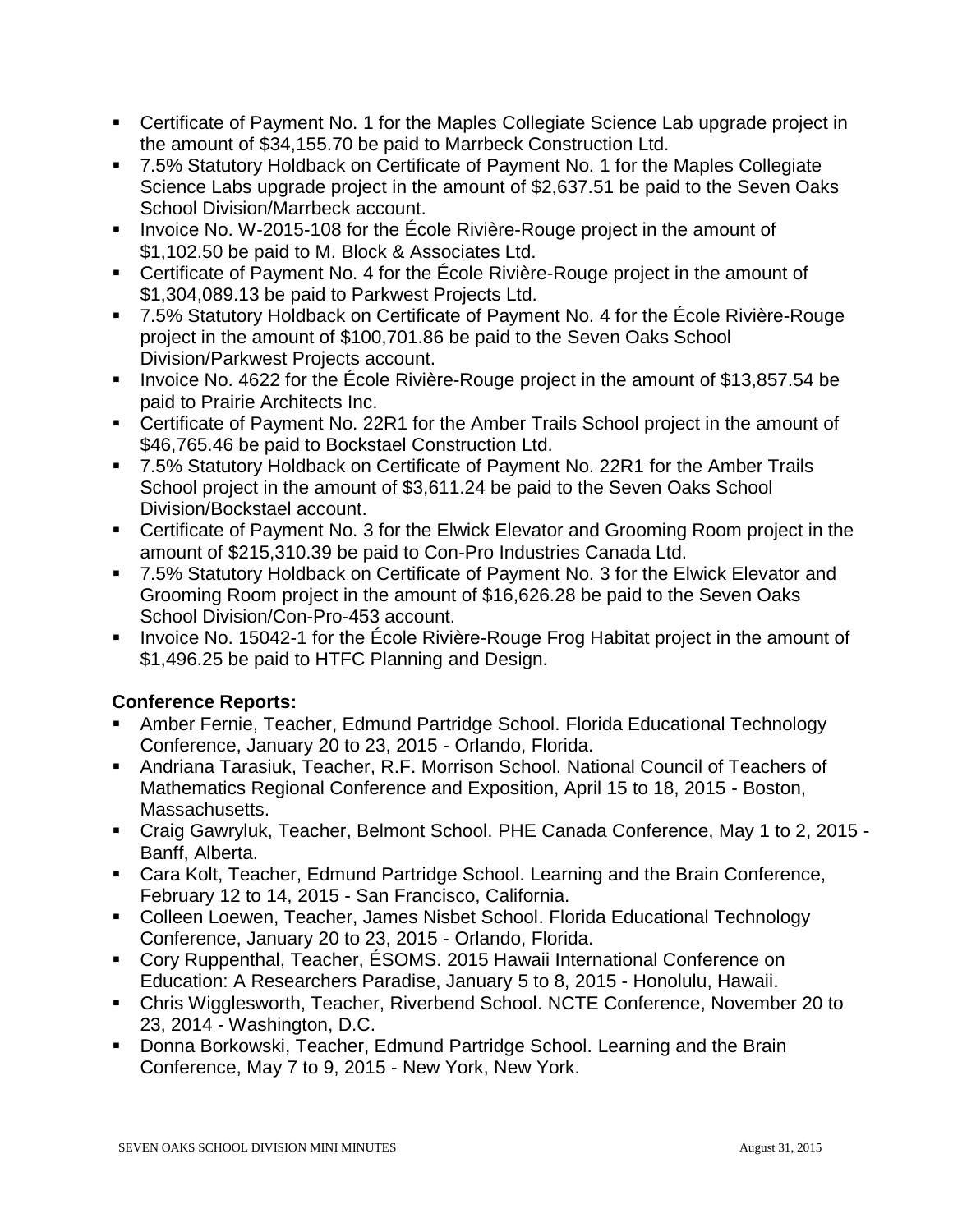- Elisha Dahl, Teacher, R.F. Morrison School. National Council of Teachers of Mathematics Regional Conference and Exposition, April 15 to 18, 2015 - Boston, Massachusetts.
- Eda Korchynski, Teacher, Belmont School. Making Lasting Memories: Learning and the Brain Conference, February 12 to 14, 2015 - San Francisco, California.
- Elliot Macdonald, Teacher, West Kildonan Collegiate. 2015 National Science Teachers Association, March 12 to 15, 2015 - Chicago, Illinois.
- Gisaya Gahungu, Teacher, Elwick School. Symposium for Instrumental Change, February 12 to 13, 2015 - Ottawa, Ontario.
- Goldelyn Shapiro, Teacher, West Kildonan Collegiate. 2015 National Science Teachers Association, March 12 to 15, 2015 - Chicago, Illinois.
- Jeffrey Harrison, Teacher, Garden City Collegiate. Hawaii International Conference on Education, January 5 to 8, 2015 - Honolulu, Hawaii.
- Joanne Kosheluk Keeler, Teacher, A.E. Wright School. Midwest Clinic, December 17 to 20, 2014 - Chicago, Illinois.
- Jennifer Harrison, Teacher, Maples Collegiate. 2015 Hawaii International Conference on Education, January 5 to 8, 2015 - Honolulu, Hawaii.
- Kira Crilly, Teacher, Riverbend. NCTE Convention, November 20 to 23, 2014 Washington, D.C.
- Krysta Pooley, Teacher, West Kildonan Collegiate. 2015 National Science Teachers Association Conference, March 12 to 15, 2015 - Chicago, Illinois.
- Kelly Ring-Whiklo, Speech-Language Pathologist, ECSS. American Speech-Language-Hearing Association Annual Convention 2014: Science, Learning, Practice. Generations of Discovery, November 20 to 22, 2014 - Orlando, Florida.
- Leanne Yeo and Lorie Remple, Teachers, West St. Paul School. 12th Annual Young Child Expo, April 22 to 24, 2015 - New York, New York.
- Michelle Hawula, Social Worker, ECSS. 2015 Hawaii International Conference on Education, January 5 to 8, 2015 - Honolulu, Hawaii.
- Michele Slipec, Teacher, A.E. Wright School. Learning and the Brain Conference, February 12 to 14, 2015 - San Francisco, California.
- Nicole Russell, Teacher, Maples Collegiate. 2015 National Science Teachers Association Conference, March 12 to 15, 2015 - Chicago, Illinois.
- Stacey Abramson, Teacher, Maples Collegiate. National Art Education Association: The Art of Design, March 26 to 28, 2015 - New Orleans, Louisiana.
- Sheryl Peltz, Teacher, Edmund Partridge School. Learning and the Brain Conference, May 7 to 9, 2015 - New York, New York.
- Shannon Plischke, Teacher, Edmund Partridge School. Florida Educational Technology Conference, January 20 to 24, 2015 - Orlando, Florida.
- Tanya Manastersky, Teacher, Elwick School. North American Reggio Emilia Conference, March 12 to 14, 2015 - New York, New York.
- Véronique Laprise, Teacher, Belmont School. World Congress of Modern Languages, March 26 to 28, 2015 - Niagara Falls, Ontario.
- Zhila Naghibzadeh, Teacher, Maples Collegiate. 2015 National Science Teachers Association Conference, March 12 to 15, 2015 - Chicago, Illinois.
- Darlene Roberts, Vice-Principal, James Nisbet Community School. AERA 2015 Toward Justice, April 15 to 21, 2015 - Chicago, Illinois.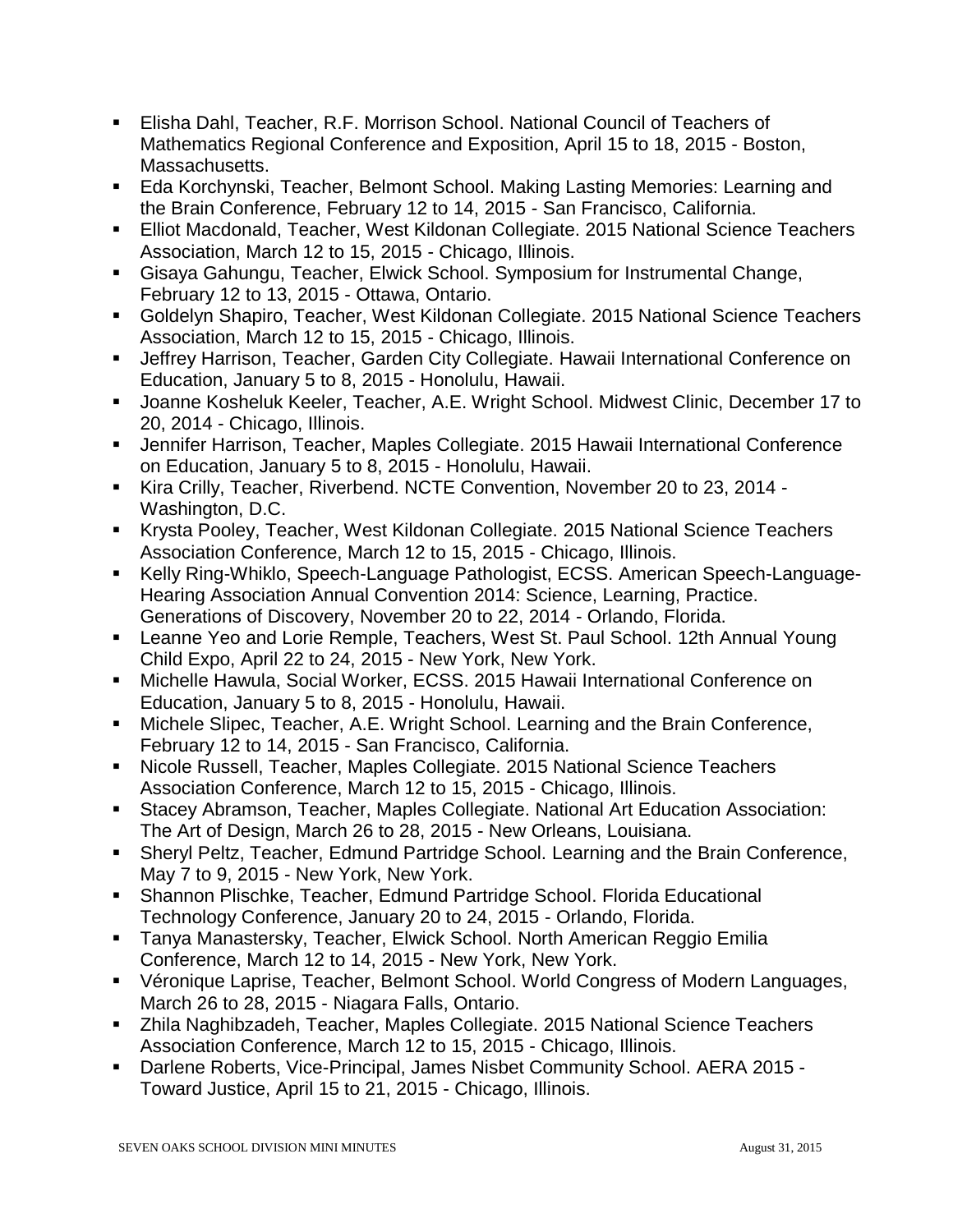Lorelei Bunkowsky, Principal, Amber Trails Community School. AERA 2015 - Toward Justice: Culture, Language and Heritage in Education Research and Praxis, April 16 to April 20, 2015 - Chicago, Illinois.

### **Correspondence Received:**

- Heather Demetrioff, Director, Education and Communication Services, Manitoba School Boards Association. Trustee Code of Conduct Appeal Regulation.
- Manitoba School Boards Association Fall Workshop. December 2 and 3, 2015 Victoria Inn, Brandon.
- **Education for Sustainable Well-Being Research Group. Working Conference on** Understanding and Assessing Well-Being and Well-Becoming in Manitoba Schools.
- R. Kachur, City Clerk, City of Winnipeg. Subdivision and Rezoning North of Templeton Avenue, East of Pipeline Road - Precinct E.
- **Honourable James Allum, Minister, Education and Advanced Training. Amber Trails** Community School and Margaret Park School recognized for showing the *Eco-Globe* Awareness level of sustainability for the 2014-2015 school year.
- **Community Living Manitoba. Inclusive Employment Ready, Willing and Able.**
- **Jody Zarn, Laps for Life 2015. Thank you for support for the Laps for Life 2015 for 4** Manitoba Families affected by Batten Disease.
- Manitoba Association of Parent Councils (MAPC). To view MAPC's newest resource for parents go to [www.mapc.mb.ca](http://www.mapc.mb.ca/) .
- **James Allum, Minister of Education and Advanced Learning.** 
	- Approval of the Balanced School Day at Forest Park School till the 2019-2020 school year.
	- Approval of the Balanced School Day at Margaret Park School till the 2019-2020 school year.
	- Approval to implement the Balanced School Day at A.E. Wright for the 2015-2016 school year.
- Manitoba Education and Advanced Learning
	- Grade 12 Global Issues: Citizenship and Sustainability.
	- Grades 9 to 12 American Sign Language (ASL) and Deaf Culture (DC): Manitoba Curriculum Framework of Outcomes.
	- Mental Math: Grade 10 Essential Mathematics.
- Andrea Lawson, Project Leader, Public Schools Finance Board. Lease agreement for 930 Jefferson Avenue - Settlement Services program.
- Kyle Blaquiere, Manager of Structural Engineering Services, Public Schools Finance Board. R.F. Morrison roof replacement project support letter.
- Maria Amagasu, Architect, Public Schools Finance Board. Letter of Intent regarding R.F. Morrison Roof Replacement.
- Manitoba Hydro Commercial Building Envelope Program. Pre-approval of the R.F. Morrison Power Smart Commercial Building Envelope application.
- Wayne Shimizu, Secretary-Treasurer, Seven Oaks School Division.
	- Engagement letter to MCM Architects regarding stand-alone daycare on the R.F. Morrison school site.
	- Letter to Public Schools Finance Branch requesting authorization to award the contract for the Edmund Partridge elevator project.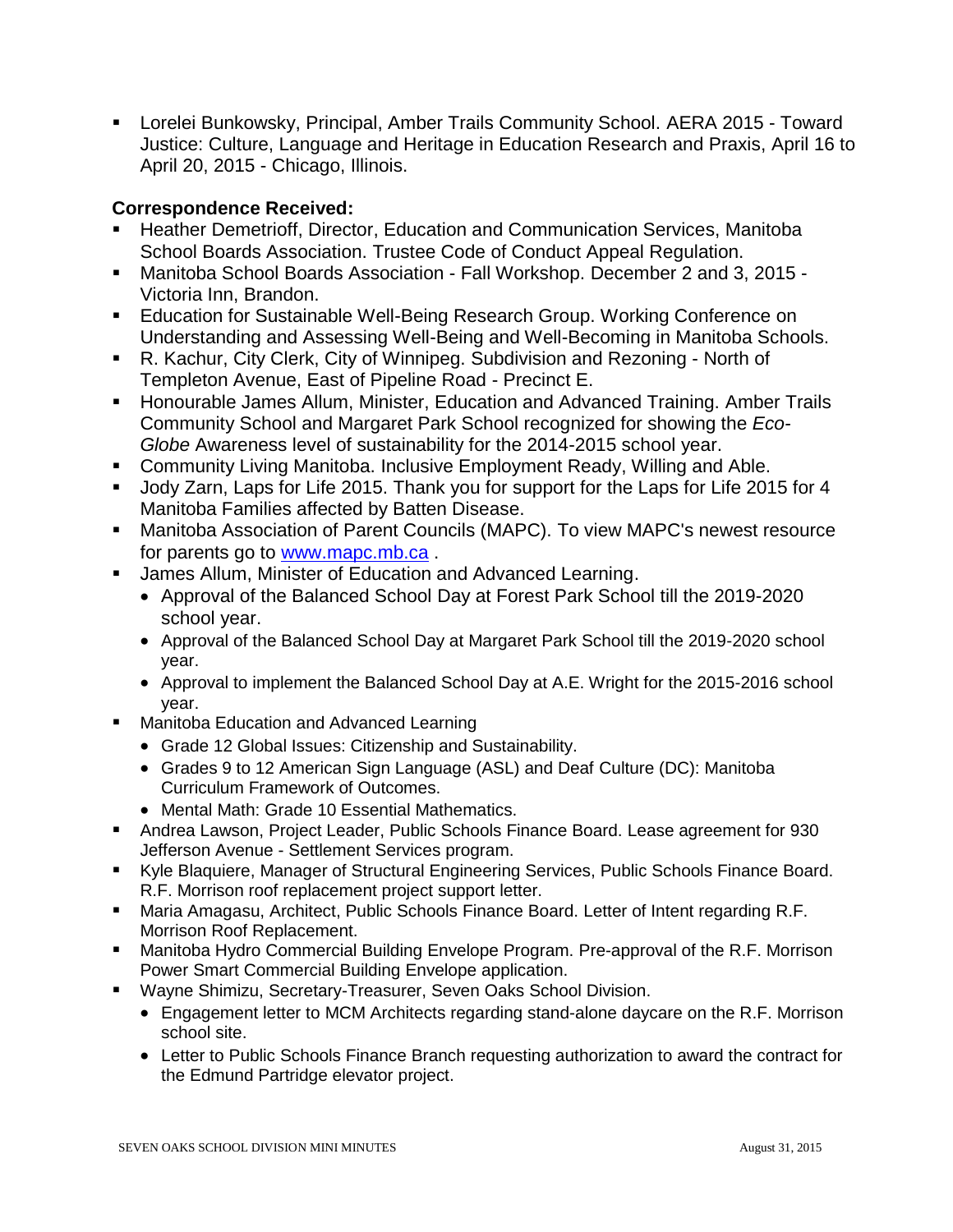- Ken Cameron, President, Manitoba School Boards Association. Brief to the Quebec Election System Study Panel.
- **Josh Watt, Executive Director, Manitoba School Boards Association. Horatio Alger Association** of Canada - National Expansion of Scholarship Programs.
- **Winnipeg Foundation. Nourishing Potential Grant program.**
- Marymound Messenger Summer 2015.
- **James Allum, Minister of Education and Advanced Learning. French Second Language** Revitalization Program for 2015-2016.
- Constable Finney BEEP Program. Song "Come on and Dance with BEEP". To view the video click on the link: [https://www.youtube.com/watch?v=yfvE\\_gn6v9o](https://www.youtube.com/watch?v=yfvE_gn6v9o).
- Andrea Lawson, Project Leader, Public Schools Finance Board. Edmund Partridge Community School elevator project support letter.
- Robert Obirek, Director, MCM Architects Inc. Letter accepting appointment as architects for R.F. Morrison stand alone daycare.
- Craig Bachynski, Number TEN Architectural Group. Elwick Community School Elevator project change order # 17 and 18.
- Darren Thomas, Risk Manager, Manitoba School Boards Association. Insurance renewal narrative.
- Stacy Dyck, Architect, Number TEN Architectural Group. Letter of Intent to Parkwest Projects for Elwick Community School elevator project.
- Angelo De Francesco, Architect, Public Schools Finance Board. R. F. Morrison roof replacement project support letter.
- Manitoba News Release. Province announces stabilization unit for youth with complex needs to open at Marymound in September.
- Manitoba School Boards Association. CPI Update July 29, 2015.
- Kelly Henderson, Manager Finance and Administration, Manitoba School Boards Association. 2015 MUST fund fee assessment.
- Paul Anderson, Director of Operations, Seven Oaks School Division. Recommendation regarding the R. F. Morrison Roof Replacement tender.
- Wayne Shimizu, Secretary-Treasurer, Seven Oaks School Division. Letter to Public Schools Finance Board in agreement with recommendation by Number TEN Architectural Group regarding Garden City Collegiate TAA addition.
- **Dr. Mary Hall, Director, Safe Schools Manitoba** 
	- Tell Them From Me: Bullying and School Safety Survey.
	- Back to School Reminders.
- Dr. Catherine Cook, Vice President, Population and Aboriginal Health, WRHA. School-based Immunization Programs.
- **Long Service / Retirement Dinner Thank You Cards:** 
	- Heather La Liberté, Educational Assistant, Garden City Collegiate.
	- Marg Allan, Educational Assistant, Maples Collegiate.
	- Regina Sokoliuk, Educational Assistant, Riverbend.
	- Paul Stewart, Teacher, Garden City.
- **Education Manitoba, Volume 13, Number 2 Spring 2015.**
- Frame Report 2013/2014 Actual.
- Nomads Football. Thank you for support of the first 2015 Seven Oaks School Division/Nomads Football Jamboree.
- Manitoba High Schools Athletic Association. PACER September 2015.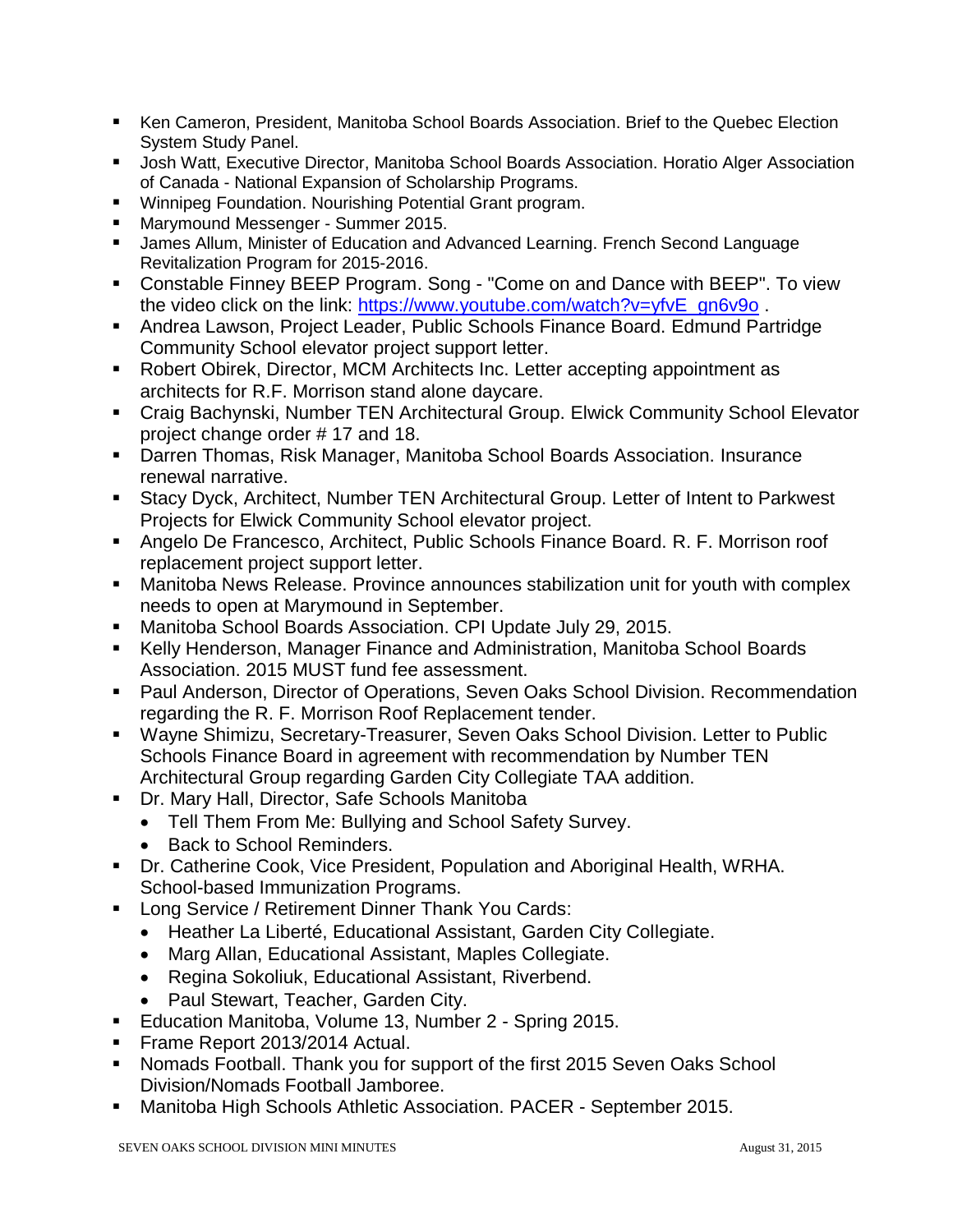### **Personnel Report:**

- Nancy Janelle was appointed to the position of acting Principal, MET School effective September 8, 2015 to December 18, 2015.
- Talia Medwick was appointed to a full-time (1.00) Teacher General (Permanent) contract effective September 8, 2015.
- Jehu Peters was appointed to a full-time (1.00) Teacher General (Permanent) contract effective September 8, 2015.
- **The following were appointed to Limited Teacher-General (Term) contracts effective** September 8, 2015 to June 30, 2016:

Ofelia Aguilar Castelán (1.00) Amandeep Badhan (1.00) Sandeep Bagri (1.00) Shannon Braun (1.00) Billie-Jo Cross (1.00) Meghan Da Silva (1.00) Devyn Degagne (1.00) Jillian Dempsey (1.00) Darren Ellison (1.00) Norma Guiboche (.25) Nancy Hilderman (.50) Holly Hunter (1.00) Juan Jimenez (1.00)

Janaya Koberstein (.75) Fernando Lopez-Morales (1.00) Geung Lee (1.00) Kristine Moss (1.00) Marites Penano (1.00) Tanya Quintana (1.00) Shivram Raveendrabose (1.00) Jessica Robertson (1.00) Shabnam Siddiqui (1.00) Mykael Sopher (1.00) Alyssa Talbot (1.00) Vanessa Tallaire (1.00) Graham Wilson (1.00)

- Laura Ali was appointed to a full-time (1.00) Limited Teacher-General (Term) contract effective September 8, 2015 (indefinite).
- Kristen Bromilow was appointed to a full-time (1.00) Limited Teacher-General (Term) contract effective September 8, 2015 to April 4, 2016.
- Louise Budworth was appointed to a part-time (.25) Limited Teacher-General (Term) contract effective September 8, 2015 to February 5, 2016.
- Jacob Carson was appointed to a part-time (.25) Limited Teacher-General (Term) contract effective September 8, 2015 to February 5, 2016.
- Bryan Clendenan was appointed to a part-time (.50) Limited Teacher-General (Term) contract effective September 8, 2015 to December 18, 2015.
- Jordana Etkin was appointed to a part-time (.50) Limited Teacher-General (Term) contract effective September 8, 2015 to December 18, 2015.
- Jacki-Lyn Friesen was appointed to a full-time (1.00) Limited Teacher-General (Term) contract effective September 8, 2015 to December 18, 2015.
- Jeanie Hofer was appointed to a full-time (1.00) Limited Teacher-General (Term) contract effective September 8, 2015 to February 5, 2016.
- Angelic Lopez was appointed to a full-time (1.00) Limited Teacher-General (Term) contract effective September 8, 2015 to December 18, 2015.
- Jessica Smith was appointed to a full-time (1.00) Limited Teacher-General (Term) contract effective September 8, 2015 to March 24, 2016.
- Megan Bamburak was appointed to a part-time (.60) Limited Teacher-General (Term) contract effective September 8, 2015 to December 18, 2015.
- Lori Hewitt was appointed to a part-time (.50) Limited Teacher-General (Term) contract effective September 8, 2015 to June 30, 2016.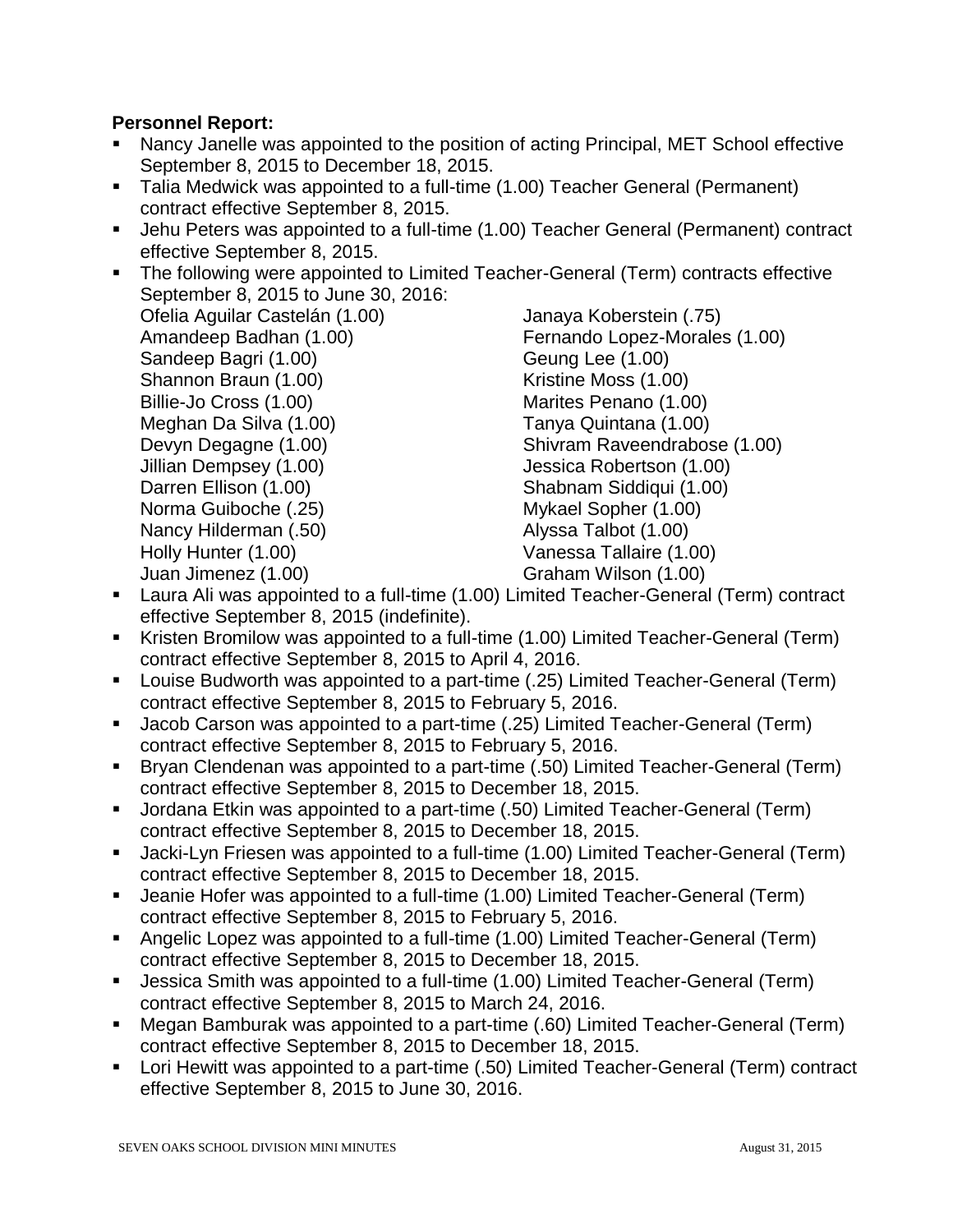The following were granted leaves of absence, without pay, effective the 2015-2016 school year:

```
Jasmin Cavanaugh (.40) Suzy Martins (.50)
Lyndsay Christianson (.50) Mary Robertson (.50)
Jennifer Greening (.50)
```
- Joanne Kosheluk gave notice of intent to resign effective June 30, 2015.
- Earl Skead gave notice of intent to resign effective August 31, 2015.
- Cynthia Wesa was appointed to a part-time (4.0 hours per day) Educational Assistant position effective September 8, 2015.
- Alma Brigole was granted a leave of absence, full-time (6.5 hours per day), without pay, effective September 8, 2015 to June 30, 2016.
- **Erin Cunningham was granted a leave of absence, full-time (6.5 hours per day), without** pay, effective September 8, 2015 to April 25, 2016.
- Michael Felletti was granted a leave of absence, full-time (6.5 hours per day), without pay, effective September 8, 2015 to December 18, 2015.
- Birinda Kamonyo was granted a leave of absence, full-time (6.5 hours per day), without pay, effective September 8, 2015 to June 30, 2016.
- **Federico Vidad was granted a leave of absence, full-time (6.5 hours per day), without** pay, effective September 8, 2015 to June 30, 2016.
- **Jenna Firth gave notice of intent to resign effective August 31, 2015.**
- I Ivan Rendulic was appointed to the position of Custodian, full-time, (8 hours per day) effective September 8, 2015.
- Mike Robinson was appointed to the position of Custodian, full-time, (8 hours per day) effective August 31, 2015.
- Carol Page notice of intent to retire effective June 30, 2015.
- Salinder Saini gave notice of intent to resign effective July 2, 2015.
- The following were appointed to the ITEP Program effective September 8, 2015 to June 30, 2016:

| Alma Brigole  | Birinda Kamonyo |
|---------------|-----------------|
| Maria Cordova | Rowena Matilla  |
|               |                 |

• The following were appointed to Substitute Teacher contracts effective the 2015-2016 school year:

| Abetria, Ralph A.   | Babick, Donna       | Bebek, Philip B.       |
|---------------------|---------------------|------------------------|
| Adamus, Margaret    | Badhan, Amandeep A. | Bell, Colin M.         |
| Aggarwal, Satya N.  | Bagga, Parminder K. | Bend, Patrick          |
| Albiani, Sarah I.   | Bagri, Inderjit S.  | Benevides, Steven G.   |
| Ambaye, Abayneh T.  | Bagri, Rajwant K.   | Benson, Kenneth J.     |
| Ames, Patrick       | Bain, Cheryl A.     | Benson, Linda          |
| Aquino, Joyce       | Bajwa, Gurinder K.  | Bergman, Wendy         |
| Armstrong, Signe    | Balkaran, Meera     | Bergmann, Joshua L.    |
| Asher, Norman       | Bamburak, Roger     | Bernardo, Diana C.     |
| Asmerom, Tigisty A. | Bansal, Monika      | Bhangu, Jasdeep K.     |
| Babcock, Jennifer   | Barkman, Stephen M. | Bilow-Budowski, Joan A |

Jaspal Hanira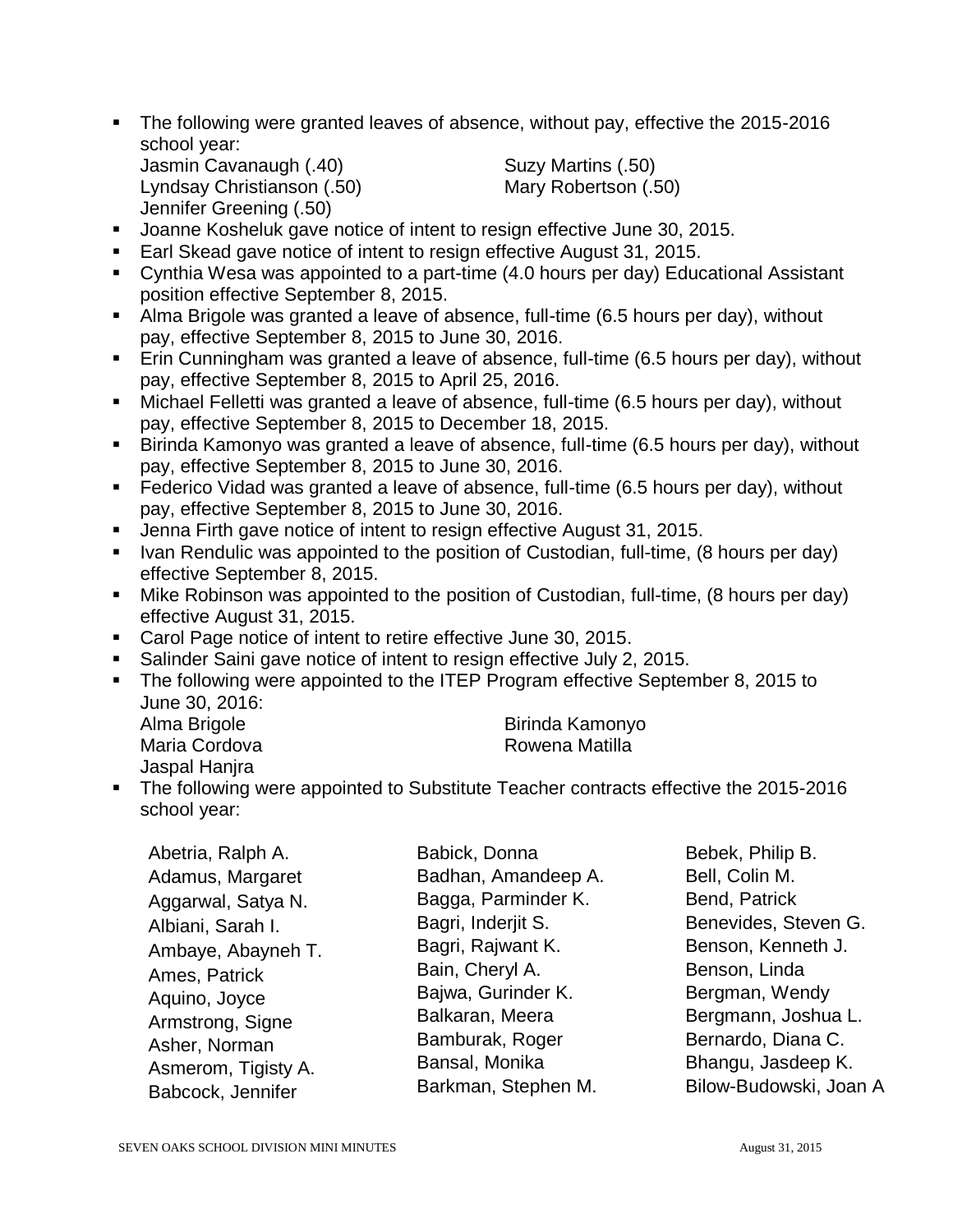SEVEN OAKS SCHOOL DIVISION MINI MINUTES August 31, 2015 Bjorgum, Sandi Blicq, Cindy L. Bobrovich, Serena E. Bohemier, Gerald Boila, Aaron Boniello, Christine M. Botan, Lori M. Bretecher, Justin Briggs, Lisa Brigole, Alma F. Bromilow, Kristen Campbell, Carmyn M. Campbell, Linda J. Capistrano, Jamie-Lee Carpenter, Jaime Carty, Elena Castillo, Juana N. Cathers, Erin Chadney, Donald Charach, Brenda L. Cheema, Jaswinder K. Ching, Nestor M. Clendenan, Bryan Collier, Steven W. Cook, Carol D. Cordova, Maria Cruz, Anita Da Silva, Meghan J. Daraphone, Lili Davies, James M. De Luca, Alanna Decorby, Connie J. Dempsey, Jillian B. Deneka, Iryna Denolf, Jessica S. Denchuk, Kevin M. Denysenko, Petro S. Dhaliwal, Manjot K. Dhruve, Neela G. Do, Linh Dobrev, Ruxandra A. Doege, Ronald R. Drimes, Tracy M. Drysdale, Matthew S.

Dupont, Jessica E. Dvorak, Andrea D. Eaton, Wesley Eccles, Bev Edwards, Robin Ehikhametalor, John Einis, Marina Engel, Donna Enns, Lisa Epp, Karlisle Espino, Carmelita Espino, Roger R. Etkin, Jordana A. Federkevic, Slavo Fetter, Bryan Firth, Peter J. Ford, Dee M. Ford, Richard D. Forrest, Lorrie D. Freeman, Richard B. Fulcher, Patricia Funk, Melissa J. Gamble, Robert B. Gamby, Andrew R. Gill, Pushapjit Globa, Brenda J. Glowacki, Tomasz W. Goldenberg, Murray Goyal, Monika Graham, Martha Gregoire, Robert Greskiw, David E. Groot, Kevin E. Hanjra, Jaspal Harish, Amandeep K. Harrison, Janet R. Haworth, Brittanie J. Hawrylyshen, Ida Henry, Jennifer M. Hershfield, Esther Hilderman, Nancy L. Hodgins, Robert Hoffman, Jaylene N. Holmes, Robert

Holowka, Wirlana T. Homenick, Gord Hume, Edward R. Humphries, Lisa K. Ilagan, Roxanne Jackman, Jack Jain, Akanksha Janssen, Dana G. Jaura, Gurwinder K. Jimenez, Juan M. Jonasson, Jennifer Kabez, Brady M. Kalinsky, Carol L. Kalsi, Reetu Kamara, Abu B. Kaur, Harwinder Kaur, Rupinder Kaye, Sharon Keleta, Yared G. Kamonyo, Birinda Kerr, Avery W. Khurana, Punam Kirkwood, Mary H. Kirman, Irina Kitson, Shannon L. Klassen, Agatha Klassen, Henry J. Klein, Alexa S. Klowak, Adam D. Korchynski, Eda Korsunsky, Syd J. Koroscil, Doris Kostiw, Michelle C. Kowalchuk, Charlotte Kraychuk, Russell La Rosa, Lina Labossiere, Dara Laforges, Dina Lafournaise, Diane G. Laidlaw, Jordan B. Langhans, Reesa G. Leaden, Rae Lee, Geung Leonard, Adrienne B.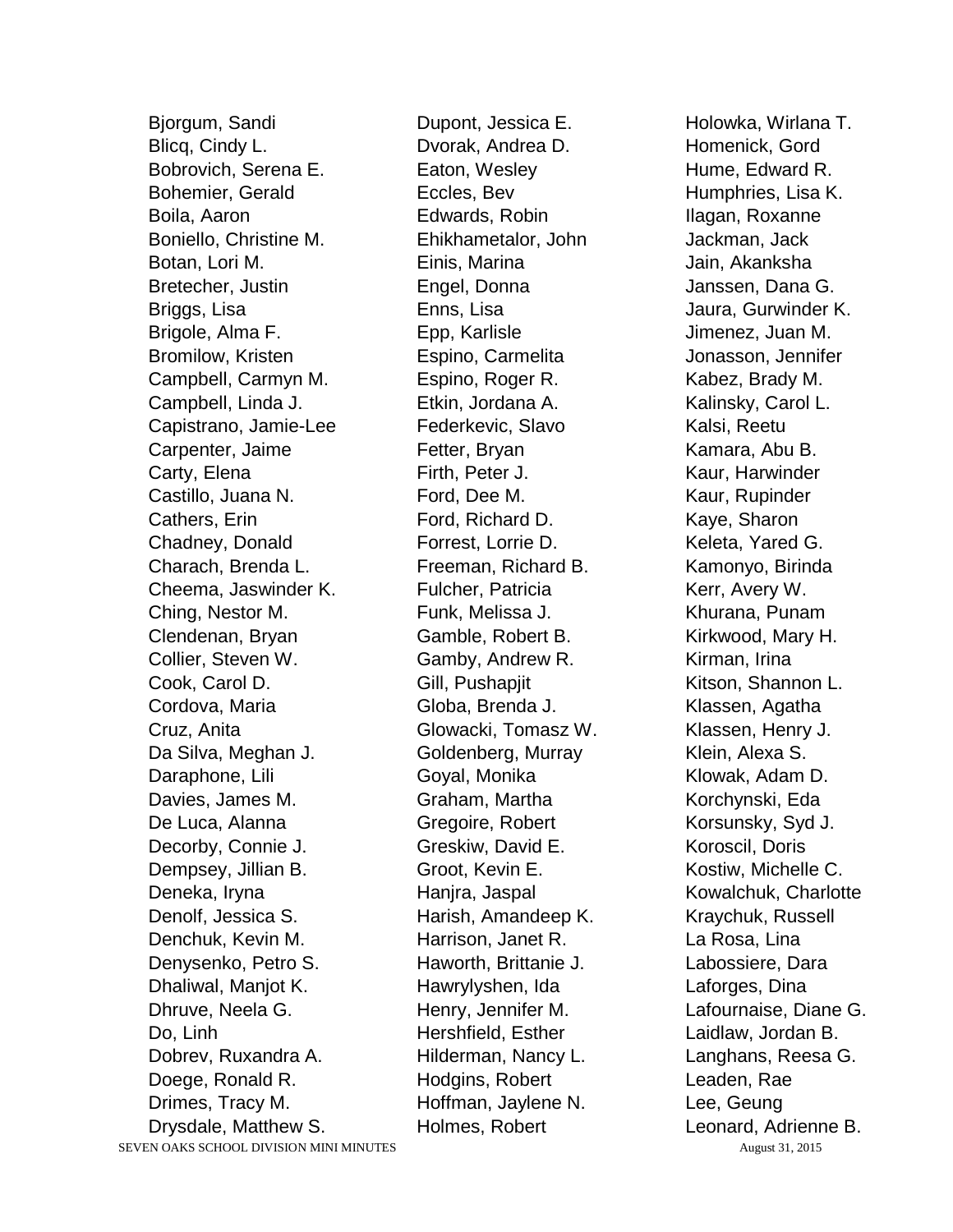Lessard, Joel Levesque, Michelle Lichtman, Mindy S. Livingston, Ian A. Long, Caitlin E. Lotey, Amritpal K. Lukas, Kathleen Maan, Kuljinder K. Malis, Bruno Manacsa, Maria R. Mann, Erika H. Mann, Rupinder K. Martin, Carlos N. Martini, Adam Marynovskyy, Ivan Mason, Beverly J. Mason, Elizabeth Matilla, Rowena M. Maxwell, Kristen A. McBurney, Linda E. McCartney, Terry L. McCheyne, Mike McLean, Lynn B. McNulty, Christine Medeiros, Tracy L. Medwid, Karmelle Meissner, Eileen C. Melanson, Craig Melnyk, Matthew W. Momic, Petar Multani, Jagmeet S. Munsamy, Kamey Nagribianko, Casandra Naseem, Sadia Nelson, Kathleen M. Nelson, Norma Lee Nemis, Daniel E. Neufeld, Jason D. Nham, David Nickel, William Nishimura, Toshio P. Noordman, Tabitha A. Noudoda, Didier Y. Oakes-Munro, Peter G. Oliver, Heather Olson, Venus Olson, Warren Ong, Glendalle M. Orestes, Laura A. Orobko, Maria Ostlund, Frank N. Ostrove, Resa Palmer, Bryana J. Panchyshyn, Oksana Park-Payne, Bailie S. Park, Jin-Hee Parkin, Kristen Pasternak, Jennifer K. Perrin, Celeste Piirik, Paul Podlesiecki, Frances Pogson, Jane Porco, Samantha Porznak, Monique R. Prabha, Chander Presley, Geraldine Purba, Amritdeep K. Quintana, Tanya Raihman, Dina Raquin, Elfren-Ray Raveendrabose, Shivram Rawluk Gies, Laura Reid, Ryan W. Reimer, Scott Rhoda, Jonathan H. Rocznik, Brytani Rogers, Jake Romagnoli, Carina B. Rosen, Jennifer Rosner, Lainie J. Russell, Brad Rychliski, Devin G. Sandhu, Inderjit K. Saray, Leslie D. Sault, Riley D. Scherbatiuk, Bill Sengkhankham,

Khamsing Serwylo, Ray Shand, Caitlin A. Shapiro, Cory H. Shapiro, Leonard M. Shapiro, Lynn Sheppard, Neil Sherman, Peter H. Shinoff, Loree M. Shulyakova, Maryna O. Shyka, Theresa Sidhu, Gursharnjeet Sidhu, Ripudaman K. Siemens, Stevan J. Simpson, Suzanne M. Smith, Andrea D. Smith, Jessica Snelling, Carrie Solmundson, Rob G. Sparkes, Donald R. Strand, Tannys Sukich, Kelsey Sutton, Garrett J. Suzuki, Joan C. Swickis, Michael Tarasiuk, Myron Taylor, Ashley F. Toews, Robert Trainer, Derek G. Trembath, Gerald D. Trudeau, Rae Ann Truchan, Lily Turney, Desta D. Utko, Joanna B. Vallis, Justine Vechina, Justin Vezina, Elyse N. Vishnevsky, Evgeny Vitt, Emily Wallace, Bill Wallis, Irene Warnica, Kyle Watson, Alissa R. Wesley, Michelle

SEVEN OAKS SCHOOL DIVISION MINI MINUTES August 31, 2015